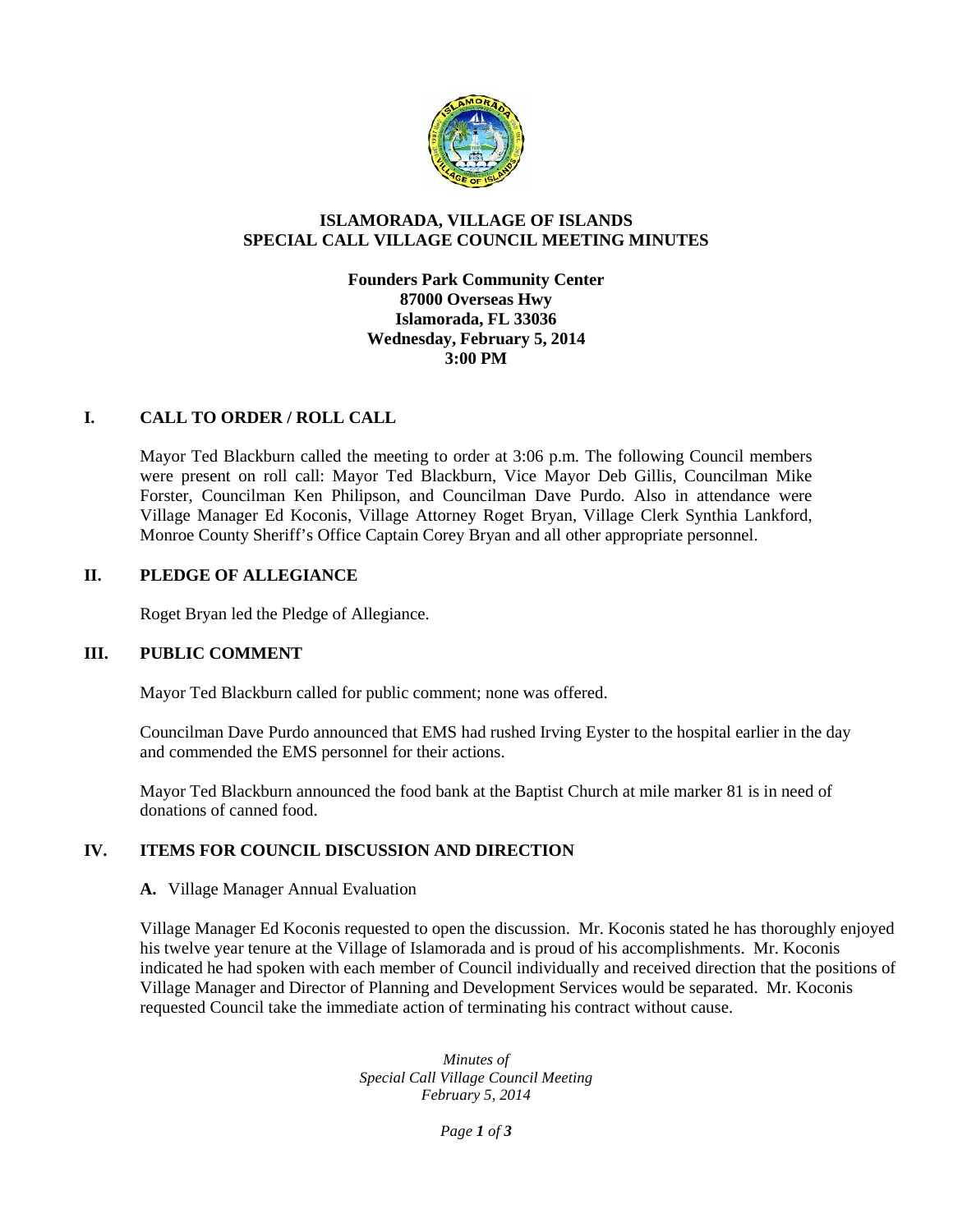Village Attorney Roget Bryan clarified Section 16.3, options after termination of the Village Manager's contract without cause.

Councilman Ken Philipson inquired if the Village Manager's contract could be modified to eliminate section 16.3. Village Attorney Roget Bryan advised the contact could not be unilaterally modified.

Councilman Dave Purdo asked if Mr. Koconis would choose to return to his previous position as Deputy Village Manager/Director of Planning and Development Services.

Mr. Koconis advised he would choose the Severance Payment.

Councilman Mike Forster stated he is ready to proceed to terminate the Village Manager's contract.

Mayor Blackburn inquired if Mr. Koconis would be agreeable to accept a contract for another position in the Village.

Mr. Koconis requested Council determine if his contract would be terminated and stated he is not willing to modify the existing contract.

Village Attorney Roget Bryan clarified the purpose of the Special Call meeting was the Village Manager's annual evaluation, as set forth in the contract. If a motion to terminate the contract without cause is passed by Council, Mr. Koconis would then have the option of returning to his previous position as Deputy Village Manager/Director of Planning and Development Services or the Severance Payment.

Vice Mayor Deb Gillis offered a motion to separate the Village Manager/Director of Planning and Development Services positions. Councilman Mike Forster seconded the motion; after further discussion the motion and second were withdrawn.

Councilman Dave Purdo made a motion to terminate the Village Manager's contract without cause. Councilman Mike Forster seconded the motion. Council voted all in favor. The motion passed 5-0.

Village Attorney Roget Bryan advised Council that Contract Section 16.3 was triggered by termination without cause and the Village Manager would now have the option of returning to his previous position as Deputy Village Manager/Director of Planning and Development Services or the Severance Payment.

Vice Mayor Gillis stated she would be amiable to negotiate a new contract with Mr. Koconis for the Village Manager position. Mayor Ted Blackburn agreed.

Councilman Dave Purdo stated he would support Mr. Koconis as the Director of Planning and Development Services, but not as the Village Manager.

Mr. Koconis indicated he would consider negotiating a new contract, but expects to receive the Severance Payment option for the termination of his previous contract without cause.

Mayor Ted Blackburn suggested Council negotiate a new contract with Mr. Koconis with the same Severance Payment option as the previously terminated contract.

> *Minutes of Special Call Village Council Meeting February 5, 2014*

> > *Page 2 of 3*